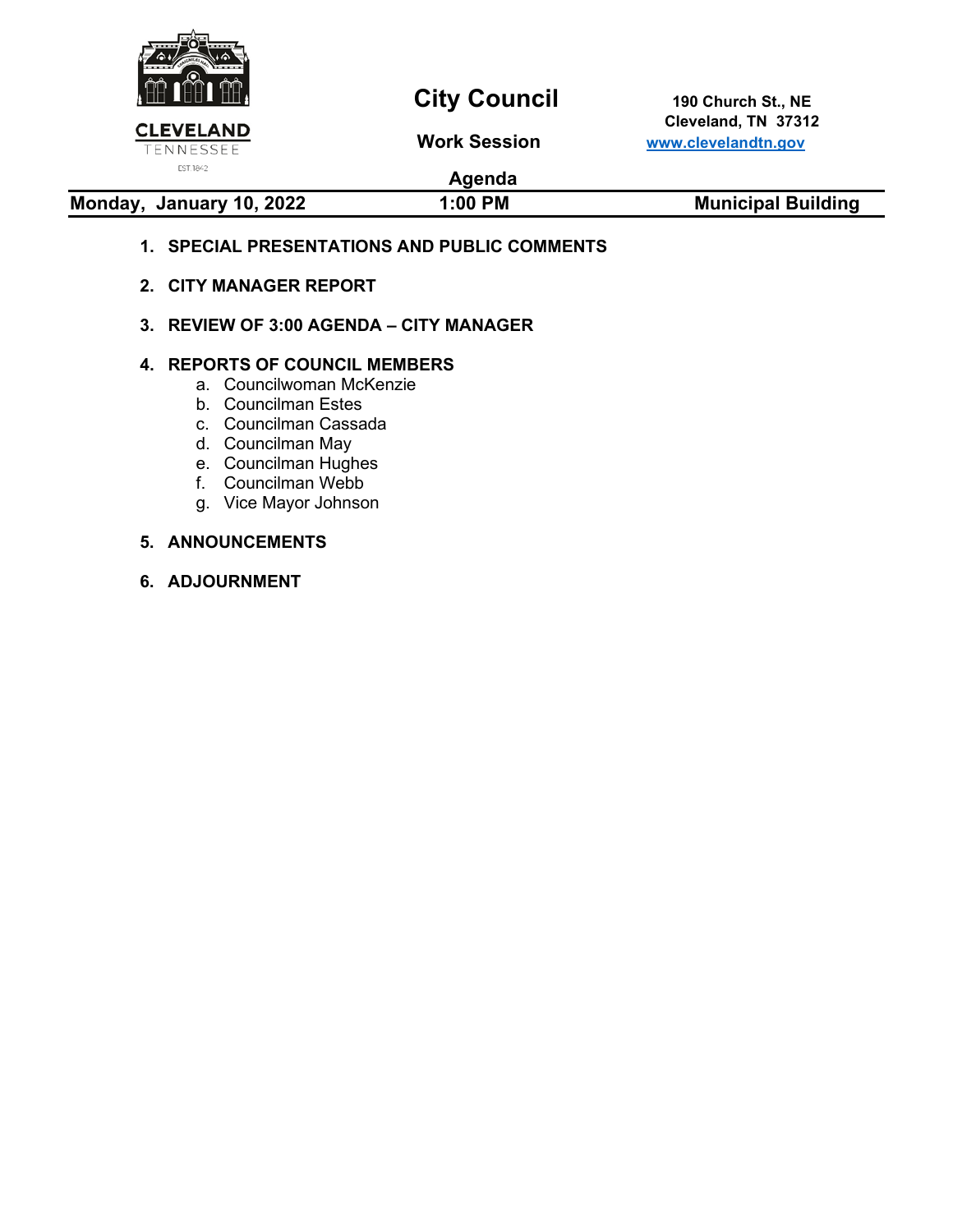

# **City Council** 190 Church St., NE

 **Cleveland, TN 37311 Regular Session [www.clevelandtn.gov](http://www.clevelandtn.gov/)**

EST. 1842

**Agenda**

### **Monday, January 10, 2022** 3:00 PM Municipal Building

- **1. CALL TO ORDER**
- **2. ROLL CALL**
- **3. PLEDGE OF ALLEGIANCE AND INVOCATION**

### **4. WAIVE READING OF MINUTES**

a. Regular Session – December 13, 2021 (p. 1)

### **5. SPECIAL PRESENTATIONS AND PUBLIC COMMENTS**

### **6. HEARING PETITIONS AND COMMUNICATIONS**

- a. **Public Hearing –** To hear public comments concerning a request by the property owner to rezone 1.1 acres, more or less, located at 1300 25<sup>th</sup> St NW (Tax Map 41K) Group C Parcel 10.00) from PI Professional Institutional Zoning District to CG General Commercial Zoning District (Planning Commission: Approved 7-0; 2 absent) (p. 2-3).
- b. **Public Hearing –** To hear public comments concerning a request by the property owner to rezone 56.1 acres, more or less, located in the vicinity of Euclid Ave SE, King Edward Ave SE,  $9<sup>th</sup>$  St SE, Cincinnati Ave SE,  $4<sup>th</sup>$  St SE,  $6<sup>th</sup>$  St SE,  $8<sup>th</sup>$  St SE, Linden Ave SE and Mill St SE (Tax Map 57C N Parcel 2.00, Map 57D Group N Parcel 1.00, Map 57E Group A Parcels 1.00, 2.00 & 23.00, Map 57E Group B Parcels 12.00, 13.00, 20.00, 27.00, Map 57D Group P Parcels 2.00, 3.00, 3.01, 3.02, 6.00, Map 57D Group M Parcels 1.00, 4.00, 7.00, 7.01, Map 57D Group E Parcel 20.00, Map 57E Group G Parcel 2.00 & Map 57E Group H Parcel 1.00) from IH Heavy Industrial Zoning District to CBD Central Business Zoning District (Planning Commission: Approved 7-0; 2 absent) (p. 4-5).
- c. **Public Hearing –** To hear public comments concerning a request by the property owner to rezone 13.00 acres, more or less, located on Cherokee Gateway Boulevard (a portion of Tax Map 56 Parcel 45.00) from CH Commercial Highway Zoning District to IL Light Industrial Zoning District (Planning Commission: Approved 7-0; 2 absent) (p. 6-7).
- d. **Public Hearing –** To hear public comments concerning the zoning of about 100 acres located on Michigan Ave Rd & Wilkinson Rd NE from the unincorporated county to PUD32 Planned Unit Development Zoning District (Planning Commission: Approved 7-0; 2 absent) (p. 8-9).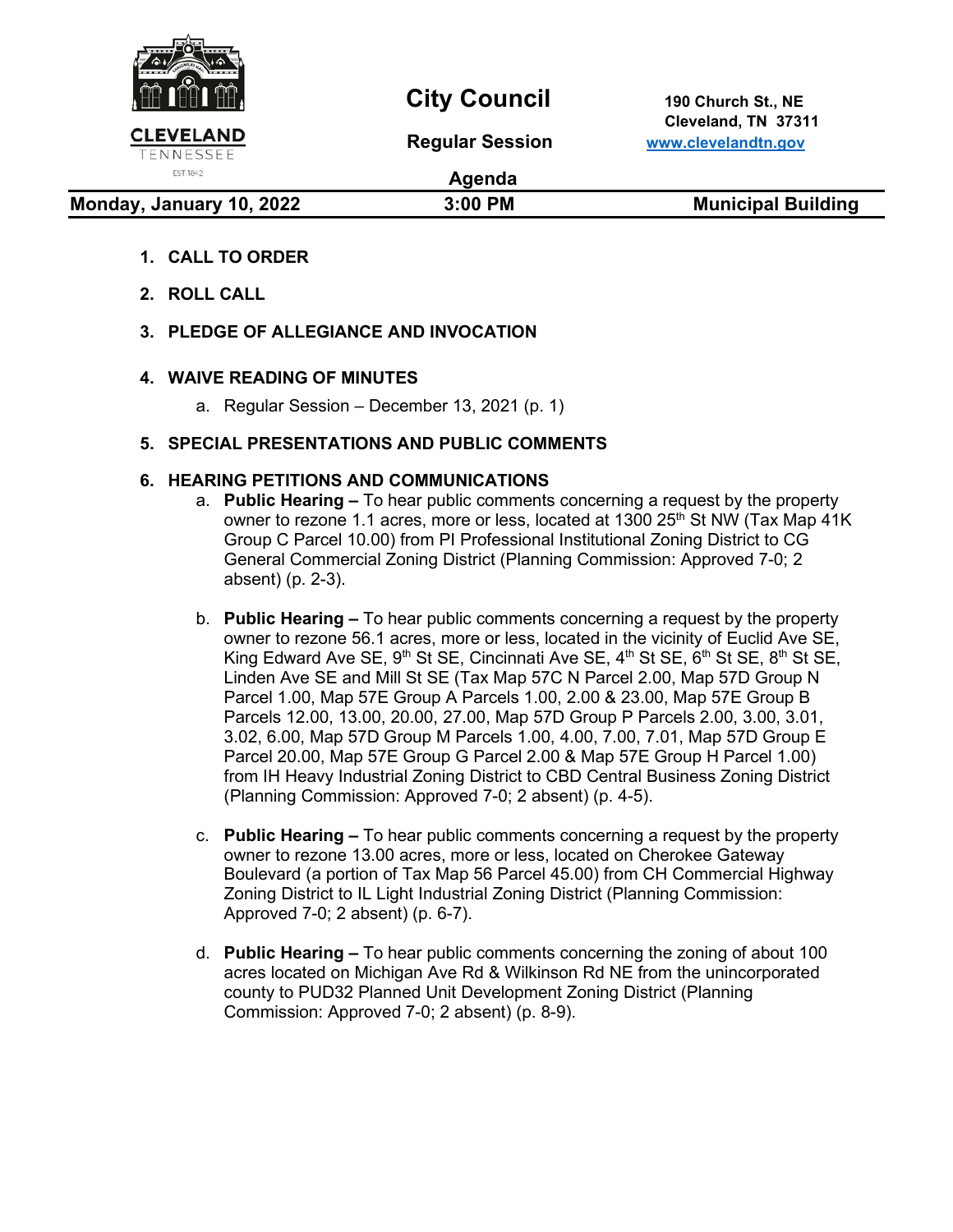### **7. CONSENT AGENDA**

- a. **Resolution 2022-01** Authorizing the Mayor to sign a contract with Volkert, Inc. for an updated traffic analysis in support of an Inman Street Road diet request to TDOT (p. 10-20).
- b. **Resolution 2022-02**  Authorizing the Mayor to sign a contract amendment #2 with Ragan Smith for services related to the Gaut Street sidewalk improvement project (p. 21-25).
- c. **Motion**  To modify the City's Promotion Pay Rate (p. 26-27).

### **8. UNFINISHED BUSINESS**

### **9. REPORTS OF COUNCIL MEMBERS**

- a. Councilwoman McKenzie
- b. Councilman Estes
- c. Councilman Cassada
- d. Councilman May
- e. Councilman Hughes
- f. Councilman Webb
- g. Vice Mayor Johnson

### **10. NEW BUSINESS AND ORDINANCES**

- a. **Zoning Ordinance 2022-01 –** Rezoning 1.1 acres, more or less, located at 1300 25<sup>th</sup> St NW (Tax Map 41K Group C Parcel 10.00) from PI Professional Institutional Zoning District to CG General Commercial Zoning District (Planning Commission: Approved 7-0; 2 absent) (p. 28-30).
- b. **Zoning Ordinance 2022-02 –** Rezoning 56.1 acres, more or less, located in the vicinity of Euclid Ave SE, King Edward Ave SE, 9<sup>th</sup> St SE, Cincinnati Ave SE, 4<sup>th</sup> St SE,  $6<sup>th</sup>$  St SE,  $8<sup>th</sup>$  St SE, Linden Ave SE and Mill St SE (Tax Map 57C N Parcel 2.00, Map 57D Group N Parcel 1.00, Map 57E Group A Parcels 1.00, 2.00 & 23.00, Map 57E Group B Parcels 12.00, 13.00, 20.00, 27.00, Map 57D Group P Parcels 2.00, 3.00, 3.01, 3.02, 6.00, Map 57D Group M Parcels 1.00, 4.00, 7.00, 7.01, Map 57D Group E Parcel 20.00, Map 57E Group G Parcel 2.00 & Map 57E Group H Parcel 1.00) from IH Heavy Industrial Zoning District to CBD Central Business Zoning District (Planning Commission: Approved 7-0; 2 absent) (p. 31-33).
- c. **Zoning Ordinance 2022-03 –** Rezoning 13.00 acres, more or less, located on Cherokee Gateway Boulevard (a portion of Tax Map 56 Parcel 45.00) from CH Commercial Highway Zoning District to IL Light Industrial Zoning District (Planning Commission: Approved 7-0; 2 absent) (p. 34-37).
- d. **Zoning Ordinance 2022-04 -** Zoning of about 100 acres located on Michigan Ave Rd and Wilkinson Rd NE from the unincorporated county to PUD32 Planned Unit Development Zoning District (Planning Commission: Approved 7-0; 2 absent) (p. 38-47).
- e. **Motion** Approving the purchase of a Street Sweeper for Public Works (p. 48-49).
- f. **Motion**  Approving the purchase of a 100' Ladder Truck for the Fire Department (p. 50).